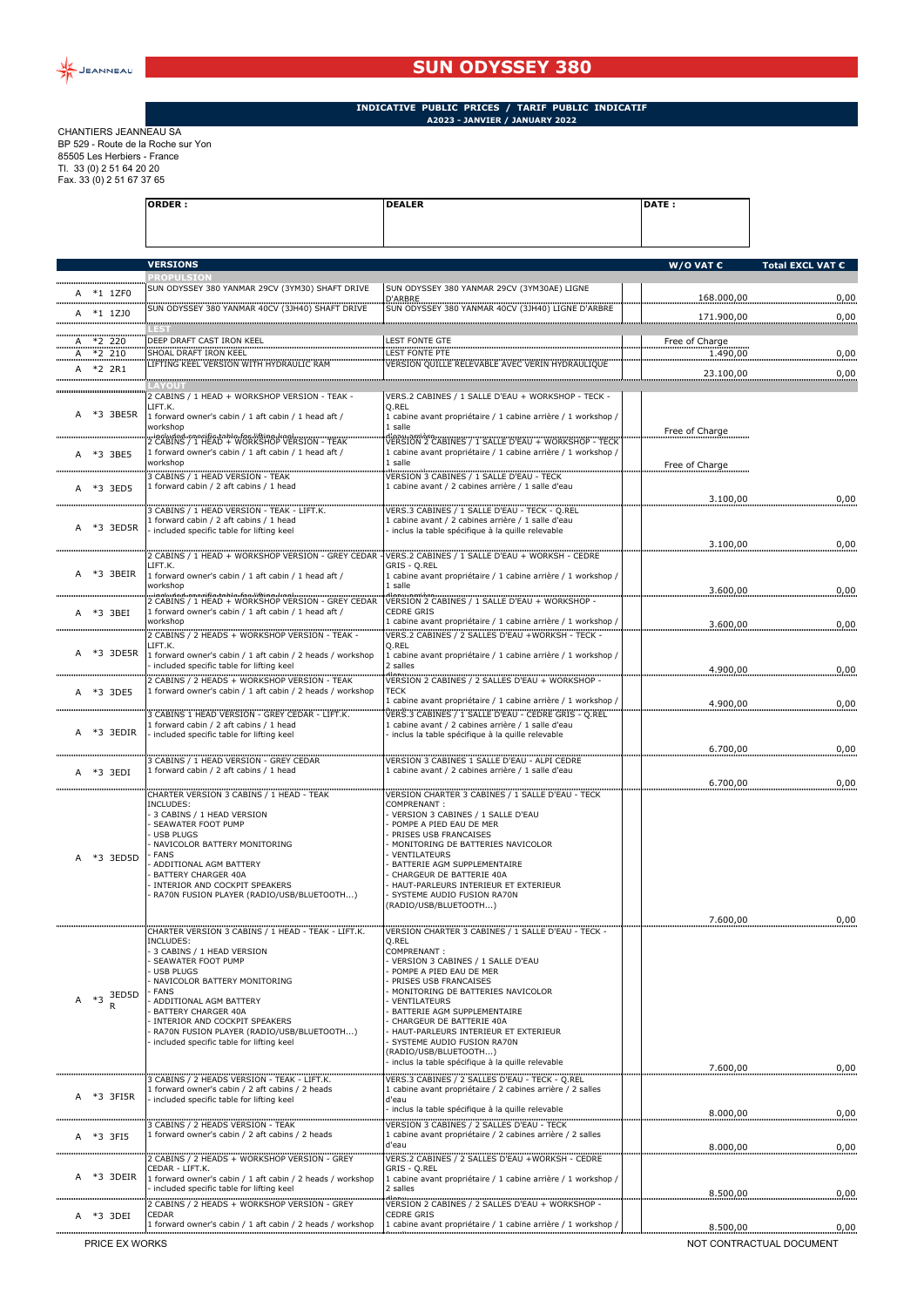| *3 3EDID<br>А | CHARTER VERSION 3 CABINS / 1 HEAD - GREY CEDAR<br>INCLUDES:<br>3 CABINS / 1 HEAD VERSION<br>SEAWATER FOOT PUMP<br><b>USB PLUGS</b><br>NAVICOLOR BATTERY MONITORING<br><b>FANS</b><br>ADDITIONAL AGM BATTERY<br><b>BATTERY CHARGER 40A</b><br>INTERIOR AND COCKPIT SPEAKERS<br>RA70N FUSION PLAYER (RADIO/USB/BLUETOOTH)                                                            | VERSION CHARTER 3 CABINES / 1 SALLE D'EAU - CEDRE<br>GRIS<br>COMPRENANT:<br>VERSION 3 CABINES / 1 SALLE D'EAU<br>POMPE A PIED EAU DE MER<br>PRISES USB FRANCAISES<br>MONITORING DE BATTERIES NAVICOLOR<br>VENTILATEURS<br>BATTERIE AGM SUPPLEMENTAIRE<br>CHARGEUR DE BATTERIE 40A<br>HAUT-PARLEURS INTERIEUR ET EXTERIEUR<br>SYSTEME AUDIO FUSION RA70N<br>(RADIO/USB/BLUETOOTH)                                                                    | 11.200,00              | 0,00         |
|---------------|------------------------------------------------------------------------------------------------------------------------------------------------------------------------------------------------------------------------------------------------------------------------------------------------------------------------------------------------------------------------------------|-----------------------------------------------------------------------------------------------------------------------------------------------------------------------------------------------------------------------------------------------------------------------------------------------------------------------------------------------------------------------------------------------------------------------------------------------------|------------------------|--------------|
| *3 3EDIDR     | CHARTER VERSION 3 CABINS / 1 HEAD - GREY CEDAR -<br>LIFT.K.<br>INCLUDES:<br>3 CABINS / 1 HEAD VERSION<br>SEAWATER FOOT PUMP<br><b>USB PLUGS</b><br>NAVICOLOR BATTERY MONITORING<br><b>FANS</b><br>ADDITIONAL AGM BATTERY<br>BATTERY CHARGER 40A<br>INTERIOR AND COCKPIT SPEAKERS<br>RA70N FUSION PLAYER (RADIO/USB/BLUETOOTH)<br>included specific table for lifting keel          | VERSION CHARTER 3 CABINES / 1 SALLE D'EAU - CEDRE<br><b>GRIS Q.REL</b><br>COMPRENANT:<br>VERSION 3 CABINES / 1 SALLE D'EAU<br>POMPE A PIED EAU DE MER<br>PRISES USB FRANCAISES<br>MONITORING DE BATTERIES NAVICOLOR<br>VENTILATEURS<br>BATTERIE AGM SUPPLEMENTAIRE<br>CHARGEUR DE BATTERIE 40A<br>HAUT-PARLEURS INTERIEUR ET EXTERIEUR<br>SYSTEME AUDIO FUSION RA70N<br>(RADIO/USB/BLUETOOTH)<br>- inclus la table spécifique à la quille relevable | 11.200,00              | 0,00         |
| *3 3FIIR<br>А | 3 CABINS / 2 HEADS VERSION - GREY CEDAR - LIFT.K.<br>1 forward owner's cabin / 2 aft cabins / 2 heads<br>included specific table for lifting keel                                                                                                                                                                                                                                  | VERS.3 CABINES / 2 SALLES D'EAU - CEDRE GRIS - Q.REL<br>1 cabine avant propriétaire / 2 cabines arrière / 2 salles<br>d'eau<br>- inclus la table spécifique à la quille relevable                                                                                                                                                                                                                                                                   | 11.600,00              | 0,00         |
| *3 3FII<br>A  | 3 CABINS / 2 HEADS VERSION - GREY CEDAR<br>1 forward owner's cabin / 2 aft cabins / 2 heads                                                                                                                                                                                                                                                                                        | VERSION 3 CABINES / 2 SALLES D'EAU - CEDRE GRIS<br>1 cabine avant propriétaire / 2 cabines arrière / 2 salles<br>d'eau                                                                                                                                                                                                                                                                                                                              |                        |              |
| *3 3FI5DR     | CHARTER VERSION 3 CABINS / 2 HEADS - TEAK - LIFT.K.<br>INCLUDES:<br>3 CABINS / 2 HEADS VERSION<br>SEAWATER FOOT PUMP<br><b>USB PLUGS</b><br>NAVICOLOR BATTERY MONITORING<br><b>FANS</b><br>ADDITIONAL AGM BATTERY<br><b>BATTERY CHARGER 40A</b><br>INTERIOR AND COCKPIT SPEAKERS<br>RA70N FUSION PLAYER (RADIO/USB/BLUETOOTH)<br>included specific table for lifting keel          | VERSION CHARTER 3 CABINES / 2 SALLES D'EAU - TECK -<br>Q.REL<br>COMPRENANT:<br>VERSION 3 CABINES / 2 SALLES D'EAU<br>POMPE A PIED EAU DE MER<br>PRISES USB FRANCAISES<br>MONITORING DE BATTERIES NAVICOLOR<br>VENTILATEURS<br>BATTERIE AGM SUPPLEMENTAIRE<br>CHARGEUR DE BATTERIE 40A<br>HAUT-PARLEURS INTERIEUR ET EXTERIEUR<br>SYSTEME AUDIO FUSION RA70N<br>(RADIO/USB/BLUETOOTH)<br>- inclus la table spécifique à la quille relevable          | 11.600,00<br>12.500,00 | 0,00<br>0,00 |
| *3 3FI5D      | CHARTER VERSION 3 CABINS / 2 HEADS - TEAK<br>INCLUDES:<br>3 CABINS / 2 HEADS VERSION<br>SEAWATER FOOT PUMP<br><b>USB PLUGS</b><br>NAVICOLOR BATTERY MONITORING<br><b>FANS</b><br>ADDITIONAL AGM BATTERY<br><b>BATTERY CHARGER 40A</b><br>INTERIOR AND COCKPIT SPEAKERS<br>RA70N FUSION PLAYER (RADIO/USB/BLUETOOTH)                                                                | VERSION CHARTER 3 CABINES / 2 SALLES D'EAU - TECK<br>COMPRENANT:<br>VERSION 3 CABINES / 2 SALLES D'EAU<br>POMPE A PIED EAU DE MER<br>PRISES USB FRANCAISES<br>MONITORING DE BATTERIES NAVICOLOR<br>VENTILATEURS<br>BATTERIE AGM SUPPLEMENTAIRE<br>CHARGEUR DE BATTERIE 40A<br>HAUT-PARLEURS INTERIEUR ET EXTERIEUR<br>SYSTEME AUDIO FUSION RA70N<br>(RADIO/USB/BLUETOOTH)                                                                           |                        |              |
| *3 3FIIDR     | CHARTER VERSION 3 CABINS / 2 HEADS - GREY CEDAR -<br>LIFT.K.<br>INCLUDES:<br>3 CABINS / 2 HEADS VERSION<br>SEAWATER FOOT PUMP<br><b>USB PLUGS</b><br>NAVICOLOR BATTERY MONITORING<br><b>FANS</b><br>ADDITIONAL AGM BATTERY<br><b>BATTERY CHARGER 40A</b><br>INTERIOR AND COCKPIT SPEAKERS<br>RA70N FUSION PLAYER (RADIO/USB/BLUETOOTH)<br>included specific table for lifting keel | VERSION CHARTER 3 CABINES / 2 SALLES D'EAU - CEDRE<br>GRIS Q.RE<br>COMPRENANT:<br>- VERSION 3 CABINES / 2 SALLES D'EAU<br>POMPE A PIED EAU DE MER<br>PRISES USB FRANCAISES<br>MONITORING DE BATTERIES NAVICOLOR<br>VENTILATEURS<br>BATTERIE AGM SUPPLEMENTAIRE<br>CHARGEUR DE BATTERIE 40A<br>HAUT-PARLEURS INTERIEUR ET EXTERIEUR<br>SYSTEME AUDIO FUSION RA70N<br>(RADIO/USB/BLUETOOTH)<br>- inclus la table spécifique à la quille relevable     | 12.500,00              | 0,00         |
| *3 3FIID<br>А | CHARTER VERSION 3 CABINS / 2 HEADS - GREY CEDAR<br>INCLUDES:<br>3 CABINS / 2 HEADS VERSION<br>SEAWATER FOOT PUMP<br><b>USB PLUGS</b><br>NAVICOLOR BATTERY MONITORING<br>FANS<br>ADDITIONAL AGM BATTERY<br><b>BATTERY CHARGER 40A</b><br>INTERIOR AND COCKPIT SPEAKERS<br>RA70N FUSION PLAYER (RADIO/USB/BLUETOOTH)                                                                 | VERSION CHARTER 3 CABINES / 2 SALLES D'EAU - CEDRE<br><b>GRIS</b><br>COMPRENANT:<br>- VERSION 3 CABINES / 2 SALLES D'EAU<br>POMPE A PIED EAU DE MER<br>PRISES USB FRANCAISES<br>MONITORING DE BATTERIES NAVICOLOR<br>VENTILATEURS<br>BATTERIE AGM SUPPLEMENTAIRE<br>CHARGEUR DE BATTERIE 40A<br>HAUT-PARLEURS INTERIEUR ET EXTERIEUR<br>SYSTEME AUDIO FUSION RA70N<br>(RADIO/USB/BLUETOOTH)                                                         | 16.100,00<br>16.100,00 | 0,00<br>0,00 |
|               | <b>EX-FACTORIES PRICES</b>                                                                                                                                                                                                                                                                                                                                                         | PRIX DEPART USINE                                                                                                                                                                                                                                                                                                                                                                                                                                   |                        |              |
|               | TRIM LEVEL / FINITIONS<br>TRIM LEVEL "PREMIERE" 2022                                                                                                                                                                                                                                                                                                                               | FINITION "PREMIERE" 2022                                                                                                                                                                                                                                                                                                                                                                                                                            |                        |              |
| A -F 22V1     | INCLUDES:<br>GRP BOWSPRIT WITH INTEGRATED STAINLESS STEEL<br>ANCHOR ROLLER<br>WINDLASS 1000W<br>SECOND WINDLASS CONTROL WITH CHAIN COUNTER<br>SHOREPOWER<br>12V USB PLUGS IN THE CABINS<br>NAVICOLOR SUPERVISION SYSTEM<br>BATTERY MONITORING SYSTEM<br>2 BURNER STOVE AND GRILL<br><b>CORIAN COUNTERTOP</b><br>ADDITIONAL AGM BATTERY<br>BATTERY CHARGER 40AH                     | COMPRENANT:<br>DELPHINIERE<br>GUINDEAU ELECTRIQUE 1000W<br>DOUBLE COMMANDE GUINDEAU + COMPTEUR<br>ALIMENTATION 230V<br>PRISE USB DANS LES CABINES<br>SUPERVISION NAVICOLOR<br>MONITORING NIVEAU DES BATTERIES<br>RECHAUD FOUR GRILL ENO 2 FEUX<br>PLAN DE TRAVAIL EN CORIAN<br>- 1 BATTERIE AGM SUPPLEMENTAIRE<br>CHARGEUR BATTERIES 40AH                                                                                                           |                        |              |
|               |                                                                                                                                                                                                                                                                                                                                                                                    |                                                                                                                                                                                                                                                                                                                                                                                                                                                     | 8.950,00               | 0,00         |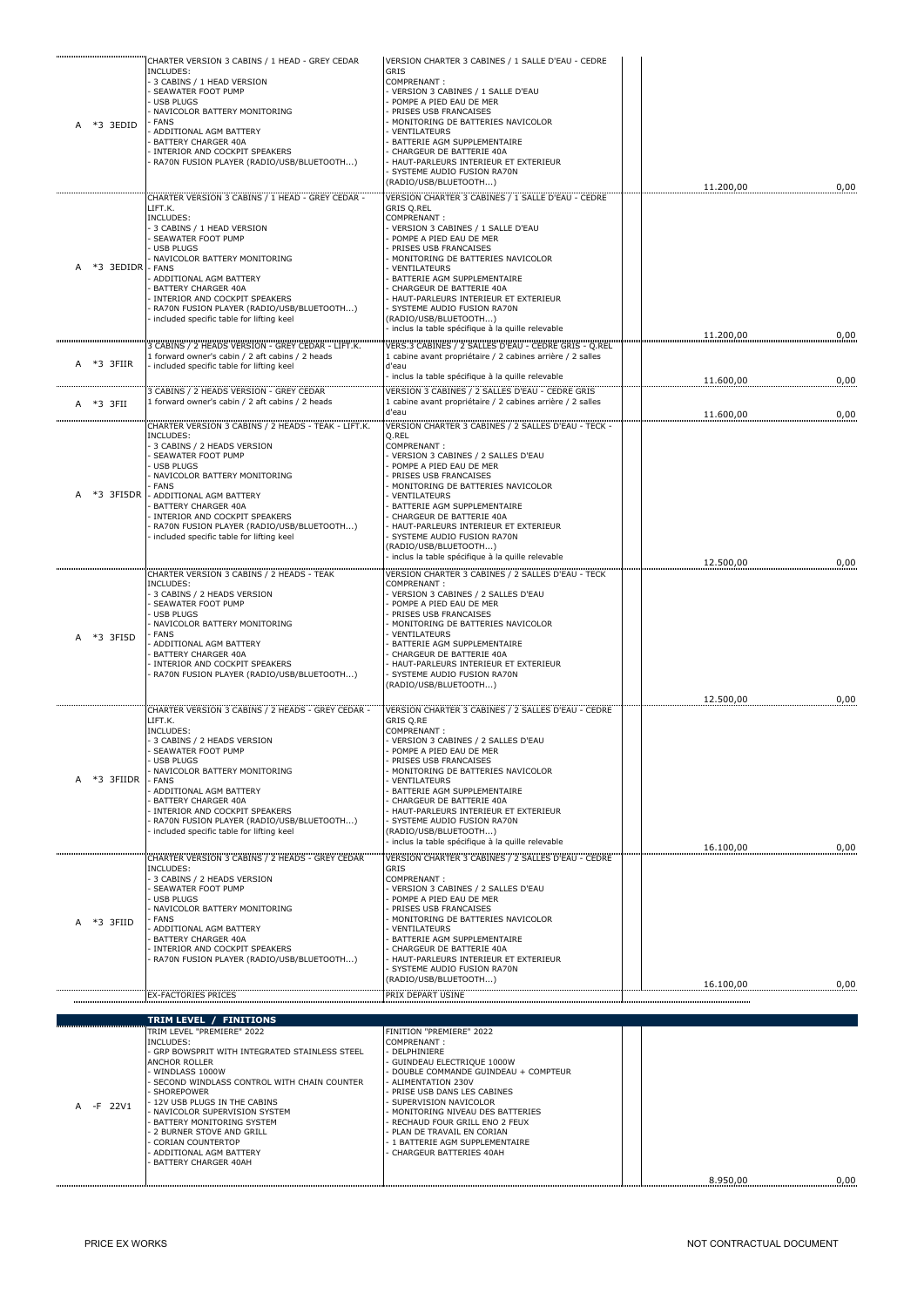| A -F 22V2A                | TRIM LEVEL "PREFERENCE" 2022<br>INCLUDES:<br>- TRIM LEVEL "PREMIERE" (GRP bowsprit with integrated<br>stainless steel<br>anchor roller, windlass 1000W, second windlass control with<br>chain<br>counter, shorepower, 12V USB plugs in the cabins, Navicolor<br>supervision system, battery monitoring system, 2 burner<br>stove<br>and grill, countertop in Corian, additional AGM battery,<br>battery<br>charger 40AH)<br>2 LINE BAGS IN COCKPIT<br>INTERIOR INDIRECT LIGHTING<br>LAMPS ON BULKHEADS<br>COCKPIT FLOOR INDIRECT LIGHTING<br>UPHOLSTERED BULKHEADS IN SALOON<br>WINE STORAGE LOCKER UNDER FLOORBOARDS<br>SIGNATURE CLOCK AND BAROMETER SET AT THE CHART | FINITION "PREFERENCE" 2022<br>COMPRENANT:<br>FINITION "PREMIERE" (Delphinière en polyester avec<br>davier inox<br>intégré, double commande de guindeau + compteur de<br>chaîne, quindeau<br>électrique 1000W, alimentation 230V, prises USB dans les<br>cabines,<br>écran de supervision Navicolor, capteur de monitoring des<br>batteries,<br>four "Luxe" avec grill, plan de travail en Corian, 1 batterie<br>AGM<br>supplémentaire, chargeur de batteries 40AH)<br>2 SACS A DRISSES DANS LE COCKPIT<br>ECLAIRAGE INTERIEUR INDIRECT A LED<br>APPLIQUES D'AMBIANCE AVEC ABAT-JOUR<br>ECLAIRAGE A LED EN FOND DE COCKPIT<br>VAIGRAGES DE CLOISONS CAPITONNES DANS LE CARRE<br>RANGEMENT A BOUTEILLES SOUS LE PLANCHER<br>രമ്പകരത്തിരകരക്ഷത്തേയ്ക്ക് പരത്തര | 12.230,00                | 0,00         |
|---------------------------|-------------------------------------------------------------------------------------------------------------------------------------------------------------------------------------------------------------------------------------------------------------------------------------------------------------------------------------------------------------------------------------------------------------------------------------------------------------------------------------------------------------------------------------------------------------------------------------------------------------------------------------------------------------------------|-------------------------------------------------------------------------------------------------------------------------------------------------------------------------------------------------------------------------------------------------------------------------------------------------------------------------------------------------------------------------------------------------------------------------------------------------------------------------------------------------------------------------------------------------------------------------------------------------------------------------------------------------------------------------------------------------------------------------------------------------------------|--------------------------|--------------|
| *5 5BE01<br>Α             | <b>UPHOLSTERY / SELLERIES</b><br>UPHOLSTERY "AMBIANCE WEISS"                                                                                                                                                                                                                                                                                                                                                                                                                                                                                                                                                                                                            | SELLERIE AMBIANCE WEISS                                                                                                                                                                                                                                                                                                                                                                                                                                                                                                                                                                                                                                                                                                                                     | Free of Charge           |              |
| *5 5BE27<br>A<br>*5 5BE26 | UPHOLSTERY "AMBIANCE TURQUOISE"<br>UPHOLSTERY "AMBIANCE MARBLE"                                                                                                                                                                                                                                                                                                                                                                                                                                                                                                                                                                                                         | SELLERIE AMBIANCE TURQUOISE<br>SELLERIE AMBIANCE MARBLE                                                                                                                                                                                                                                                                                                                                                                                                                                                                                                                                                                                                                                                                                                     | 850,00<br>850,00         | 0,00<br>0,00 |
| *5 5BE22<br>A<br>*5 5BE21 | UPHOLSTERY "AMBIANCE MOKA"<br>UPHOLSTERY "AMBIANCE TROPEZIAN"                                                                                                                                                                                                                                                                                                                                                                                                                                                                                                                                                                                                           | <b>SELLERIE AMBIANCE MOKA</b><br>SELLERIE AMBIANCE TROPEZIAN                                                                                                                                                                                                                                                                                                                                                                                                                                                                                                                                                                                                                                                                                                | 850,00                   | 0,00         |
| A *5 5BE23                | UPHOLSTERY "AMBIANCE OCEAN"                                                                                                                                                                                                                                                                                                                                                                                                                                                                                                                                                                                                                                             | SELLERIE AMBIANCE OCEAN                                                                                                                                                                                                                                                                                                                                                                                                                                                                                                                                                                                                                                                                                                                                     | 850,00<br>850,00         | 0,00<br>0,00 |
|                           | <b>OPTIONS</b>                                                                                                                                                                                                                                                                                                                                                                                                                                                                                                                                                                                                                                                          |                                                                                                                                                                                                                                                                                                                                                                                                                                                                                                                                                                                                                                                                                                                                                             |                          |              |
|                           | ACKS                                                                                                                                                                                                                                                                                                                                                                                                                                                                                                                                                                                                                                                                    |                                                                                                                                                                                                                                                                                                                                                                                                                                                                                                                                                                                                                                                                                                                                                             |                          |              |
|                           | PERFORMANCE PACK<br>INCLUDES:                                                                                                                                                                                                                                                                                                                                                                                                                                                                                                                                                                                                                                           | PACK PERFORMANCE<br>COMPRENANT:                                                                                                                                                                                                                                                                                                                                                                                                                                                                                                                                                                                                                                                                                                                             |                          |              |
|                           | DOWNWIND PACKAGE                                                                                                                                                                                                                                                                                                                                                                                                                                                                                                                                                                                                                                                        | PACK DOWNWIND                                                                                                                                                                                                                                                                                                                                                                                                                                                                                                                                                                                                                                                                                                                                               |                          |              |
|                           | DYNEEMA HALYARDS AND SHEETS<br>PERFORMANCE MAINSAIL IN DCX GREY                                                                                                                                                                                                                                                                                                                                                                                                                                                                                                                                                                                                         | <b>GREEMENT COURANT DYNEEMA</b><br>GRAND-VOILE PERFORMANCE DCX GRIS                                                                                                                                                                                                                                                                                                                                                                                                                                                                                                                                                                                                                                                                                         |                          |              |
| $-P$<br>A10               | PERFORMANCE GENOA IN DCX GREY<br>PERFORMANCE DECO                                                                                                                                                                                                                                                                                                                                                                                                                                                                                                                                                                                                                       | GENOIS PERFORMANCE DCX GRIS<br>DECO COQUE PERFORMANCE                                                                                                                                                                                                                                                                                                                                                                                                                                                                                                                                                                                                                                                                                                       |                          |              |
|                           | COMPOSITE STEERING WHEELS (2)<br><b>FLATDECK GENOA FURLER</b>                                                                                                                                                                                                                                                                                                                                                                                                                                                                                                                                                                                                           | BARRES A ROUE COMPOSITE (2)<br>ENROULEUR DE GENOIS FLATDECK                                                                                                                                                                                                                                                                                                                                                                                                                                                                                                                                                                                                                                                                                                 |                          |              |
|                           |                                                                                                                                                                                                                                                                                                                                                                                                                                                                                                                                                                                                                                                                         |                                                                                                                                                                                                                                                                                                                                                                                                                                                                                                                                                                                                                                                                                                                                                             | 10.990,00                | 0,00         |
|                           | <b>DOWNWIND PACK</b>                                                                                                                                                                                                                                                                                                                                                                                                                                                                                                                                                                                                                                                    | <b>PACK DOWNWIND</b>                                                                                                                                                                                                                                                                                                                                                                                                                                                                                                                                                                                                                                                                                                                                        |                          |              |
|                           | INCLUDES:<br>SPINNAKER / CODE 0 RIGGING FITTINGS                                                                                                                                                                                                                                                                                                                                                                                                                                                                                                                                                                                                                        | COMPRENANT :<br>GREEMENT DE SPI ASYMETRIQUE / CODE 0                                                                                                                                                                                                                                                                                                                                                                                                                                                                                                                                                                                                                                                                                                        |                          |              |
| -P A32<br>A               | ADDITIONAL WINCH HANDLE<br>ADDITIONAL COACHROOF WINCH                                                                                                                                                                                                                                                                                                                                                                                                                                                                                                                                                                                                                   | MANIVELLE DE WINCH SUPPLEMENTAIRE<br>WINCH DE ROOF A TRIBORD                                                                                                                                                                                                                                                                                                                                                                                                                                                                                                                                                                                                                                                                                                |                          |              |
|                           | WINDEX 15<br>Included in Performance pack                                                                                                                                                                                                                                                                                                                                                                                                                                                                                                                                                                                                                               | <b>GIROUETTE WINDEX</b><br>Inclus dans le pack Performance                                                                                                                                                                                                                                                                                                                                                                                                                                                                                                                                                                                                                                                                                                  |                          |              |
|                           |                                                                                                                                                                                                                                                                                                                                                                                                                                                                                                                                                                                                                                                                         |                                                                                                                                                                                                                                                                                                                                                                                                                                                                                                                                                                                                                                                                                                                                                             | 2.740,00                 | 0,00         |
|                           | VOYAGER PACKAGE TAUPE<br>INCLUDES:                                                                                                                                                                                                                                                                                                                                                                                                                                                                                                                                                                                                                                      | PACK VOYAGER TAUPE<br>COMPRENANT:                                                                                                                                                                                                                                                                                                                                                                                                                                                                                                                                                                                                                                                                                                                           |                          |              |
|                           | - HIGH TRANSPARENCY SPRAYHOOD WITH LED LIGHTING<br>TAUPE                                                                                                                                                                                                                                                                                                                                                                                                                                                                                                                                                                                                                | CAPOTE DE ROOF HAUTE TRANSPARENCE AVEC LAMPES À<br>LED - TAUPE                                                                                                                                                                                                                                                                                                                                                                                                                                                                                                                                                                                                                                                                                              |                          |              |
| $-P$<br>C1534             | OUTBOARD ENGINE BRACKET<br>REMOVABLE INNER FORESTAY WITH RIGGING                                                                                                                                                                                                                                                                                                                                                                                                                                                                                                                                                                                                        | SUPPORT DE MOTEUR HORS BORD<br>CADENE ETAI TRINQUETTE LARGABLE ET ACCASTILLAGE                                                                                                                                                                                                                                                                                                                                                                                                                                                                                                                                                                                                                                                                              |                          |              |
|                           | SOLAR PANEL ON COACHROOF WITH CHARGING RELAY<br>SEAWATER / FRESHWATER FOOT PUMP IN THE GALLEY                                                                                                                                                                                                                                                                                                                                                                                                                                                                                                                                                                           | PANNEAU SOLAIRE SUR ROOF AVEC RELAIS DE CHARGE<br>POMPE À PIED EAU DOUCE / EAU DE MER DANS LA                                                                                                                                                                                                                                                                                                                                                                                                                                                                                                                                                                                                                                                               |                          |              |
|                           | RETRACTABLE DAVITS                                                                                                                                                                                                                                                                                                                                                                                                                                                                                                                                                                                                                                                      | <b>CUISINE</b><br><b>BOSSOIRS RETRACTABLES</b>                                                                                                                                                                                                                                                                                                                                                                                                                                                                                                                                                                                                                                                                                                              | 11.870,00                | 0,00         |
|                           | ELECTRONIC PACK 2022 CRUISING                                                                                                                                                                                                                                                                                                                                                                                                                                                                                                                                                                                                                                           | PACK ELECTRONIQUE 2022 CRUISING<br>COMPRENANT:                                                                                                                                                                                                                                                                                                                                                                                                                                                                                                                                                                                                                                                                                                              |                          |              |
|                           | INCLUDES:<br>- 1 RAYMARINE 170s MULTIFUNCTION DISPLAY                                                                                                                                                                                                                                                                                                                                                                                                                                                                                                                                                                                                                   | - 1 AFFICHEUR RAYMARINE 170s MULTIFONCTIONS                                                                                                                                                                                                                                                                                                                                                                                                                                                                                                                                                                                                                                                                                                                 |                          |              |
|                           | - 1 DEPTH-SPEED SENSOR<br>1 MASTHEAD WIND SENSOR                                                                                                                                                                                                                                                                                                                                                                                                                                                                                                                                                                                                                        | - 1 CAPTEUR LOCH-SONDEUR<br>1 GIROUETTE ET ANEMOMETRE                                                                                                                                                                                                                                                                                                                                                                                                                                                                                                                                                                                                                                                                                                       |                          |              |
| -P R22A                   | - 1 RAYMARINE RAY63 VHF<br>- 1 RAYMARINE p70s AUTOPILOT + ACU400 CORE UNIT                                                                                                                                                                                                                                                                                                                                                                                                                                                                                                                                                                                              | 1 VHF RAYMARINE RAY63<br>- 1 PILOTE AUTOMATIQUE RAYMARINE p70s +                                                                                                                                                                                                                                                                                                                                                                                                                                                                                                                                                                                                                                                                                            |                          |              |
|                           | AND GYROCOMPAS<br>- 1 GPS RAYMARINE AXIOM+ 7 MULTIFUNCTION                                                                                                                                                                                                                                                                                                                                                                                                                                                                                                                                                                                                              | CALCULATEUR ACU400 +GYROCOMPAS<br>1 GPS MULTIFONCTIONS TACTILE RAYMARINE AXIOM+ 7                                                                                                                                                                                                                                                                                                                                                                                                                                                                                                                                                                                                                                                                           |                          |              |
|                           | TOUCHSCREEN DISPLAY WITH WIFI<br>CARTOGRAPHY NAVIONICS SILVER                                                                                                                                                                                                                                                                                                                                                                                                                                                                                                                                                                                                           | WIFI<br>CARTOGRAPHIE NAVIONICS SILVER                                                                                                                                                                                                                                                                                                                                                                                                                                                                                                                                                                                                                                                                                                                       | 8.840,00                 | 0,00         |
|                           | ELECTRONIC PACK 2022 OFFSHORE<br>INCLUDES:                                                                                                                                                                                                                                                                                                                                                                                                                                                                                                                                                                                                                              | PACK ELECTRONIQUE 2022 OFFSHORE<br>COMPRENANT:                                                                                                                                                                                                                                                                                                                                                                                                                                                                                                                                                                                                                                                                                                              |                          |              |
|                           | - 1 RAYMARINE i70s MULTIFUNCTION DISPLAY<br>- 1 DEPTH-SPEED SENSOR                                                                                                                                                                                                                                                                                                                                                                                                                                                                                                                                                                                                      | 1 AFFICHEUR RAYMARINE 170s MULTIFONCTIONS<br>1 CAPTEUR LOCH-SONDEUR                                                                                                                                                                                                                                                                                                                                                                                                                                                                                                                                                                                                                                                                                         |                          |              |
|                           | - 1 MASTHEAD WIND SENSOR<br>- 1 RAYMARINE RAY73 VHF                                                                                                                                                                                                                                                                                                                                                                                                                                                                                                                                                                                                                     | 1 GIROUETTE ET ANEMOMETRE<br>1 VHF RAYMARINE RAY73                                                                                                                                                                                                                                                                                                                                                                                                                                                                                                                                                                                                                                                                                                          |                          |              |
| $-P$ R22B                 | - 1 RAYMARINE p70s AUTOPILOT + ACU400 CORE UNIT                                                                                                                                                                                                                                                                                                                                                                                                                                                                                                                                                                                                                         | - 1 PILOTE AUTOMATIQUE RAYMARINE p70s +                                                                                                                                                                                                                                                                                                                                                                                                                                                                                                                                                                                                                                                                                                                     |                          |              |
|                           | AND GYROCOMPAS<br>1 GPS RAYMARINE AXIOM+ 7 MULTIFUNCTION                                                                                                                                                                                                                                                                                                                                                                                                                                                                                                                                                                                                                | CALCULATEUR ACU400 +GYROCOMPAS<br>1 GPS MULTIFONCTIONS TACTILE RAYMARINE AXIOM+ 7                                                                                                                                                                                                                                                                                                                                                                                                                                                                                                                                                                                                                                                                           |                          |              |
|                           | TOUCHSCREEN DISPLAY WITH WIFI<br>NAVIONICS SILVER CARTOGRAPHY                                                                                                                                                                                                                                                                                                                                                                                                                                                                                                                                                                                                           | WIFI<br>CARTOGRAPHIE NAVIONICS SILVER                                                                                                                                                                                                                                                                                                                                                                                                                                                                                                                                                                                                                                                                                                                       | 9.350,00                 | 0,00         |
|                           | ELECTRONIC PACK 2022 OCEAN<br>INCLUDES:                                                                                                                                                                                                                                                                                                                                                                                                                                                                                                                                                                                                                                 | PACK ELECTRONIQUE 2022 OCEAN<br>COMPRENANT:                                                                                                                                                                                                                                                                                                                                                                                                                                                                                                                                                                                                                                                                                                                 |                          |              |
|                           | - 1 RAYMARINE 170s MULTIFUNCTION DISPLAY<br>- 1 DEPTH-SPEED SENSOR                                                                                                                                                                                                                                                                                                                                                                                                                                                                                                                                                                                                      | - 1 AFFICHEUR RAYMARINE 170s MULTIFONCTIONS<br>1 CAPTEUR LOCH-SONDEUR                                                                                                                                                                                                                                                                                                                                                                                                                                                                                                                                                                                                                                                                                       |                          |              |
| $-P$<br><b>R22C</b>       | - 1 MASTHEAD WIND SENSOR<br>- 1 RAYMARINE RAY63 VHF                                                                                                                                                                                                                                                                                                                                                                                                                                                                                                                                                                                                                     | 1 GIROUETTE ET ANEMOMETRE<br>1 VHF RAYMARINE RAY63                                                                                                                                                                                                                                                                                                                                                                                                                                                                                                                                                                                                                                                                                                          |                          |              |
|                           | - 1 AIS 700 RAYMARINE TRANSCEIVER<br>- 1 RAYMARINE p70s AUTOPILOT + ACU400 CORE UNIT                                                                                                                                                                                                                                                                                                                                                                                                                                                                                                                                                                                    | 1 TRANSPONDEUR RAYMARINE AIS 700<br>1 PILOTE AUTOMATIQUE RAYMARINE p70s +                                                                                                                                                                                                                                                                                                                                                                                                                                                                                                                                                                                                                                                                                   |                          |              |
|                           | AND GYROCOMPAS<br>- 1 GPS RAYMARINE AXIOM+ 7 MULTIFUNCTTOUCHSCREEN                                                                                                                                                                                                                                                                                                                                                                                                                                                                                                                                                                                                      | CALCULATEUR ACU400 +GYROCOMPAS<br>- 1 GPS MULTIFONCTIONS TACTILE RAYMARINE AXIOM+ 7                                                                                                                                                                                                                                                                                                                                                                                                                                                                                                                                                                                                                                                                         |                          |              |
|                           | DISPLAY WITH WIFI                                                                                                                                                                                                                                                                                                                                                                                                                                                                                                                                                                                                                                                       | WIFI                                                                                                                                                                                                                                                                                                                                                                                                                                                                                                                                                                                                                                                                                                                                                        | 10.440,00                | 0,00         |
|                           | ENTERTAINMENT PACK - AUDIO<br>INCLUDES:                                                                                                                                                                                                                                                                                                                                                                                                                                                                                                                                                                                                                                 | PACK ENTERTAINMENT AUDIO<br>COMPRENANT:                                                                                                                                                                                                                                                                                                                                                                                                                                                                                                                                                                                                                                                                                                                     |                          |              |
| -P SRA                    | RA70N FUSION PLAYER (RADIO/USB/BLUETOOTH)<br>- SPEAKERS IN THE SALOON AND THE COCKPIT                                                                                                                                                                                                                                                                                                                                                                                                                                                                                                                                                                                   | HAUT-PARLEURS INTERIEUR ET EXTERIEUR<br>SYSTEME AUDIO FUSION RA70N                                                                                                                                                                                                                                                                                                                                                                                                                                                                                                                                                                                                                                                                                          |                          |              |
|                           |                                                                                                                                                                                                                                                                                                                                                                                                                                                                                                                                                                                                                                                                         | (RADIO/USB/BLUETOOTH)                                                                                                                                                                                                                                                                                                                                                                                                                                                                                                                                                                                                                                                                                                                                       | 1.225,00                 | 0,00         |
| A AC D20                  | <b>UNNING RIGGING</b><br>SELF-TACKING JIB HARDWARE                                                                                                                                                                                                                                                                                                                                                                                                                                                                                                                                                                                                                      | ACCASTILLAGE FOC AUTOVIREUR                                                                                                                                                                                                                                                                                                                                                                                                                                                                                                                                                                                                                                                                                                                                 |                          |              |
|                           | STANDING RIGGING                                                                                                                                                                                                                                                                                                                                                                                                                                                                                                                                                                                                                                                        |                                                                                                                                                                                                                                                                                                                                                                                                                                                                                                                                                                                                                                                                                                                                                             | 1.110,00                 | 0,00         |
| A AD D04                  | RELEASABLE FORESTAY + DECK FITTINGS                                                                                                                                                                                                                                                                                                                                                                                                                                                                                                                                                                                                                                     | ETAI LARGABLE + ACCASTILLAGE                                                                                                                                                                                                                                                                                                                                                                                                                                                                                                                                                                                                                                                                                                                                |                          |              |
|                           |                                                                                                                                                                                                                                                                                                                                                                                                                                                                                                                                                                                                                                                                         |                                                                                                                                                                                                                                                                                                                                                                                                                                                                                                                                                                                                                                                                                                                                                             | 1.840,00                 | 0,00         |
|                           | AST - BOOM - POLE<br>FURLING MAST WITH DACRON MAINSAIL                                                                                                                                                                                                                                                                                                                                                                                                                                                                                                                                                                                                                  | MAT ENROULEUR AVEC GV DACRON                                                                                                                                                                                                                                                                                                                                                                                                                                                                                                                                                                                                                                                                                                                                |                          |              |
| A AM B02                  | Replaces standard mast and mainsail                                                                                                                                                                                                                                                                                                                                                                                                                                                                                                                                                                                                                                     | Remplace le mât et la grand-voile standard                                                                                                                                                                                                                                                                                                                                                                                                                                                                                                                                                                                                                                                                                                                  | 935,00                   | 0,00         |
| <b>PRICE EX WORKS NOT</b> |                                                                                                                                                                                                                                                                                                                                                                                                                                                                                                                                                                                                                                                                         |                                                                                                                                                                                                                                                                                                                                                                                                                                                                                                                                                                                                                                                                                                                                                             | NOT CONTRACTUAL DOCUMENT |              |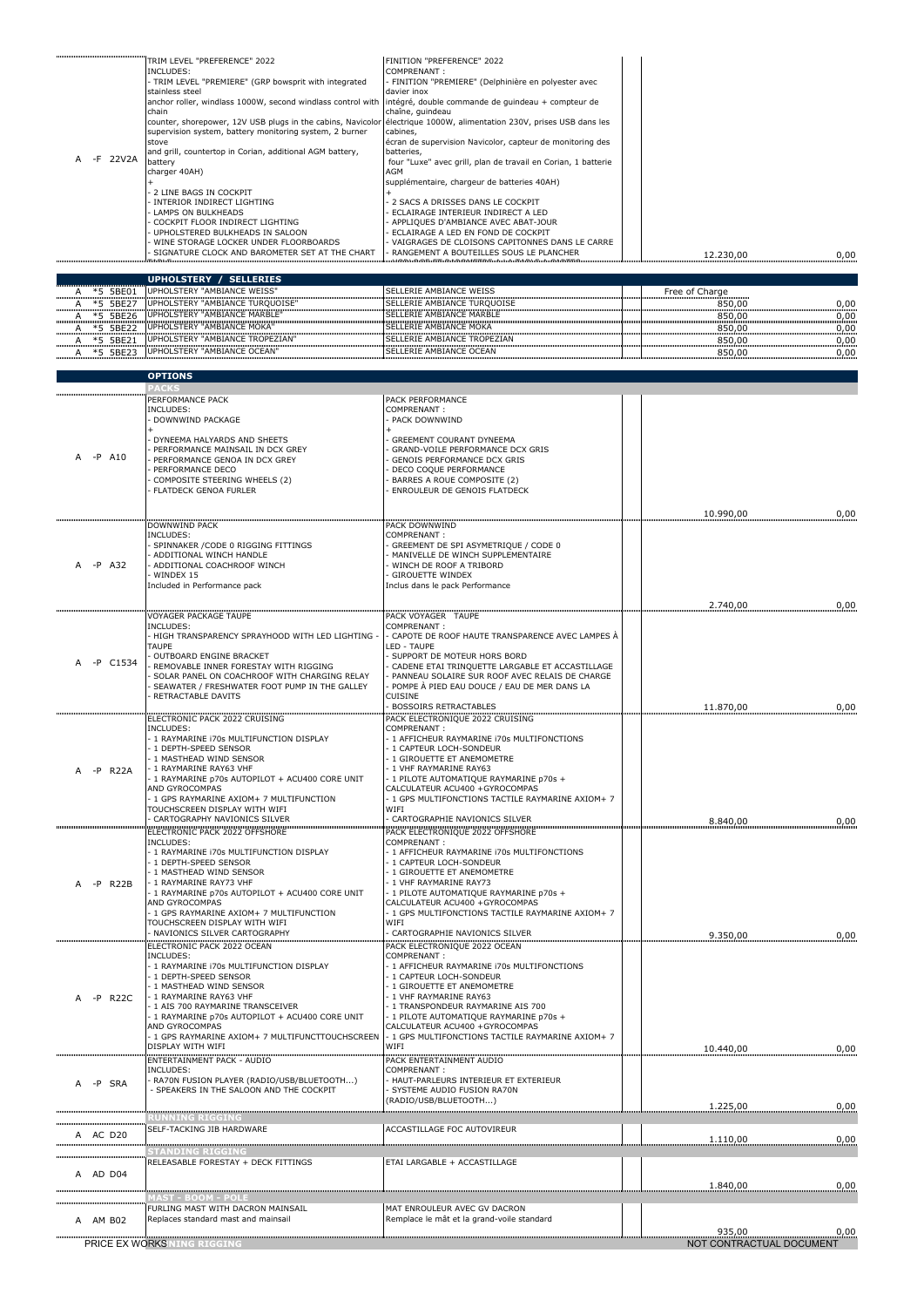| A AU W11                         | ELECTRIC PRIMARY WINCHES                                                                                 | WINCHS PRIMAIRES ELECTRIQUES                                                                       |                  |              |
|----------------------------------|----------------------------------------------------------------------------------------------------------|----------------------------------------------------------------------------------------------------|------------------|--------------|
| <br>A AU W71                     | ELECTRIC WINCH ON COACHROOF (PORT SIDE)                                                                  | WINCH DE ROOF ELECTRIQUE A BABORD                                                                  | 6.160,00         | 0,00         |
|                                  | <br>SAILS                                                                                                |                                                                                                    | 3.390,00         | 0,00         |
| $E$ <sup>EX</sup> AV C0536       | LAZY BAG COVER - GRAPHITE                                                                                | HOUSSE LAZY BAG - GRAPHITE                                                                         | 88,00            | 0,00         |
| <b>P</b>                         | SELF TACKING JIB - CLASSIC MAST                                                                          | OC AUTOVIREUR - MAT CLASSIOUE                                                                      |                  |              |
| A AV H02C                        | Replaces standard Dacron genoa<br>Requires rigging for self tacking jib and classic mast                 | Remplace le génois Dacron standard<br>Nécessite l'accastillage de foc autovireur et le mât         |                  |              |
|                                  | SELF TACKING JIB - FURLING MAST                                                                          | classique<br>FOC AUTOVIREUR - MAT ENROULEUR                                                        | 220,00           | 0,00         |
| $E$ X AV H02E                    | Requires rigging for self tacking jib and furling mast                                                   | Nécessite l'accastillage de foc autovireur et le mât enrouleur                                     |                  |              |
|                                  | CODE 0 SAIL (X-GRID MYLAR-ARAMID)                                                                        | VOILE CODE 0 (X-GRID MYLAR-ARAMID)                                                                 | 220,00           | 0,00         |
| $_{P}$ EX AV H21MC               | Requires a trim level and Downwind pack                                                                  | Necessite une finition et le pack Downwind                                                         |                  |              |
|                                  | <b>IOORING AND ANCHOR LINES</b>                                                                          |                                                                                                    | 4.180,00         | 0,00         |
|                                  | <b>MOORING KIT</b><br>INCLUDES:                                                                          | KIT AMARRAGE<br>COMPRENANT:                                                                        |                  |              |
| $_{\text{p}}^{\text{EX}}$ BA M04 | 6 FENDERS 700x250                                                                                        | 6 PARE-BATTAGES 700x250                                                                            |                  |              |
|                                  | 4 MOORINGS ROPES D16 L12000                                                                              | 4 AMARRES D16 L12000                                                                               | 496,00           | 0,00         |
|                                  | ANCHORING KIT                                                                                            | KIT MOUILLAGE                                                                                      |                  |              |
|                                  | INCLUDES:<br>ANCHOR 16KG DELTA                                                                           | COMPRENANT:<br>ANCRE DELTA 16KG                                                                    |                  |              |
| $_{\text{D}}^{\text{EX}}$ BA M13 | GALVA CHAIN D10<br>CABLOT MOUILLAGE D18                                                                  | CHAINE GALVA DE 10<br>CABLOT MOUILLAGE D18                                                         |                  |              |
|                                  | SWIVEL FOR D10 MOORING CHAIN                                                                             | <b>EMERILLON CHAINE</b>                                                                            |                  |              |
|                                  | <b>DECORATION</b>                                                                                        |                                                                                                    | 900,00           | 0,00         |
| A BD A10                         | TOTAL COVERING HULL LIVERY                                                                               | DECO.COQUE TOTAL COVERING                                                                          |                  |              |
|                                  | <b>XTERIOR LAYOU1</b>                                                                                    |                                                                                                    | 9.090,00         | 0,00         |
| A BE C0534                       | HIGH TRANSPARENCY SPRAYHOOD WITH LED LIGHTING                                                            | CAPOTE DE ROOF HAUTE TRANSPARENCE AVEC LAMPES À                                                    |                  |              |
| $EX$ BE H0334                    | TAUPF<br><b>STEERING WHEEL COVERS - TAUPE</b>                                                            | ED - TAUPE<br>HOUSSES DE BARRES A ROUE - TAUPE                                                     | 3.200,00         | 0,00         |
| .<br>$EX$ BE H0434               | COCKPIT TABLE COVER - TAUPE                                                                              | HOUSSE DE TABLE DE COCKPIT - TAUPE                                                                 | 450,00           | 0,00         |
|                                  | BIMINI WITH CANVAS CONNECTING TO THE SPRAYHOOD                                                           | BIMINI DE COCKPIT AVEC TOILE DE LIAISON A LA CAPOTE                                                | 410,00           | 0,00         |
| A BE I0134                       | TAUPE                                                                                                    |                                                                                                    | 2.500,00         | 0,00         |
| A BE I1034                       | COCKPIT FULL-ENCLOSURE CANVAS - TAUPE                                                                    | TOILE PERIPHERIQUE DE FERMETURE DU COCKPIT - TAUPE                                                 | 2.165,00         | 0,00         |
| A BE P08                         | AFT FOLD-DOWN SWIM PLATFORM WITH TELESCOPIC<br>ADDER                                                     | PLATEFORME DE BAIN BASCULANTE AVEC ECHELLE<br>TELESCOPIQUE                                         | 4.180,00         | 0,00         |
| A BE T02                         | <b>GRP COCKPIT TABLE</b><br>Note: the cockpit table is supplied without protective cover                 | TABLE COCKPIT EN POLYESTER<br>Attention : la table est fournie sans housse de protection           |                  |              |
|                                  |                                                                                                          |                                                                                                    | 1.200,00         | 0,00         |
| A BE T04                         | FOLDING COCKPIT TABLE WITH WOODEN LEAVES<br>Note: the cockpit table is supplied without protective cover | TABLE DE COCKPIT AVEC ABATTANTS BOIS<br>Attention : la table est fournie sans housse de protection |                  |              |
|                                  |                                                                                                          |                                                                                                    | 3.025,00         | 0,00         |
| A BS C051I                       | EXTERIOR CUSHIONS<br>COCKPIT CUSHIONS - CARBON BEIGE                                                     | COUSSINS DE COCKPIT - CARBON BEIGE                                                                 | 2.035,00         | 0,00         |
|                                  | <b>STEERING SYSTEMS</b>                                                                                  |                                                                                                    |                  |              |
| A DO A08                         | COMPOSITE STEERING WHEELS (2)                                                                            | 2 BARRES A ROUE COMPOSITE                                                                          | 1.780,00         | 0,00         |
| A DO P01                         | TUNNEL BOW THRUSTER                                                                                      | PROPULSEUR ETRAVE TUNNEL                                                                           | 4.420,00         | 0,00         |
|                                  |                                                                                                          |                                                                                                    |                  |              |
| A D0 P01R                        | TUNNEL BOW THRUSTER LIFTING KEEL                                                                         | PROPULSEUR ETRAVE TUNNEL QR                                                                        |                  |              |
|                                  | <b>EXTERIOR WATER CIRCUIT</b>                                                                            |                                                                                                    | 3.435,00         | 0,00         |
| A EE A02                         | HOT/COLD WATER COCKPIT SHOWER                                                                            | DOUCHETTE COCKPIT EAU CHAUDE ET FROIDE                                                             | 248.00           | 0,00         |
| A EE B05                         | DOCK WATER INLET                                                                                         | PRISE EAU DOUCE DE QUAI                                                                            | 545,00           | 0,00         |
|                                  | HEATING AND AIR CONDITIONNING SYSTEMS<br>AIR CONDITIONING SYSTEM 230V                                    | ENSEMBLE CLIMATISATION 230V 50H                                                                    |                  |              |
| A IC DE0B0                       | Not compatible with heater option                                                                        | Incompatible avec l'option chauffage                                                               |                  |              |
|                                  | DIESEL FORCED AIR HEATING                                                                                | CHAUFFAGE FUEL AIR PULSE                                                                           | 12.670,00        | 0,00         |
| A IC HDAG0                       | Not compatible with the air conditioning                                                                 | Incompatible avec l'option climatisation                                                           |                  |              |
|                                  | <b>WITERIOR EQUIPMENT</b>                                                                                |                                                                                                    | 4.260,00         | 0,00         |
|                                  | CROCKERY AND CUTLERY KIT IN BAMBOO FOR 4 PEOPLE<br>INCLUDES:                                             | KIT VAISSELLE EN BAMBOU POUR 4 PERSONNES<br>COMPRENANT:                                            |                  |              |
|                                  | BAMBOO DINNER PLATE (X4)<br>BAMBOO SIDE PLATE (X4)                                                       | - ASSIETTE PLATE EN BAMBOU (X4)<br>ASSIETTE A DESSERT EN BAMBOU (X4)                               |                  |              |
|                                  | BAMBOO PASTA/SALAD BOWL (X4)                                                                             | ASSIETTE A SALADE/PATES EN BAMBOU (X4)                                                             |                  |              |
|                                  | BAMBOO LARGE BOWL (X4)<br>BAMBOO SALAD BOWL (X1)                                                         | BOL EN BAMBOU (X4)<br>SALADIER EN BAMBOU (X1)                                                      |                  |              |
| II A13D1<br>A                    | STEEL CUTLERY KIT (1 FORK, 1 KNIFE, 1 LARGE SPOON, 1<br><b>DESSERT</b>                                   | - KIT COUVERTS EN ACIER (1 FOURCHETTE, 1 COUTEAU, 1<br>GRANDE CUILLERE,                            |                  |              |
|                                  | SPOON) (X4)<br>WINE GLASS (X6)                                                                           | 1 CUILLERE A DESSERT) (X4)<br>VERRE A VIN (X6)                                                     |                  |              |
|                                  | WATER CUP (X6)<br>TRANSPORTABLE BAMBOO COFFEE CUP (X6)                                                   | GOBELET A EAU (X6)                                                                                 |                  |              |
|                                  | CUSTOMISED UNICA TERRA BAMBOO TABLEWARE NOT                                                              | GOBELET A CAFE EN BAMBOU, TRANSPORTABLE (X6)<br>VAISSELLE PERSONNALISEE EN BAMBOU DE MARQUE        |                  |              |
|                                  | SUITABLE FOR USE IN A<br>TRADITIONAL OVEN, MICROWAVE OR BAIN-MARIE.                                      | UNICA TERRA NON ADAPTEE A<br>L'USAGE DU FOUR TRADITIONNEL, DU MICRO-ONDES OU                       |                  |              |
| A II CA5                         | DOUBLE BERTH IN SALOON                                                                                   | DU BAIN-MARIE<br>COUCHETTE DOUBLE DANS CARRE                                                       | 640,00<br>154,00 | 0,00<br>0,00 |
| A II T065                        | FOLDING SALOON TABLE "LUXE"                                                                              | TABLE DE CARRE REPLIABLE "LUXE"                                                                    | 2.490,00         | 0,00         |
| IT LA01<br>A                     | $\epsilon$ ) if $\epsilon$ is a set<br>ELECTRIC TOILET QUIET FLUSH / SEAWATER - PORT                     | WC ELECTRIQUE QUIET FLUSH SUR EAU DE MER - AVANT                                                   |                  |              |
| A                                | FORWARD<br>ELECTRIC TOILET QUIET FLUSH / SEAWATER - AFT                                                  | <b>BABORD</b><br>WC ELECTRIQUE QUIET FLUSH SUR EAU DE MER - ARRIERE                                | 915,00           | 0,00         |
| IT LA06                          | <b>STARBOARD</b>                                                                                         | <b>TRIBORD</b>                                                                                     | 915,00           | 0,00         |
|                                  | <b>BEACHING LEGS + FITTINGS</b>                                                                          | <b>BEQUILLES + CADENES</b>                                                                         |                  |              |
| LO B10<br>A                      | Only in Swing keel version                                                                               | Uniquement pour la version quille relevable                                                        | 1.705,00         | 0,00         |
|                                  | <b>ELECTRICAL CIRCUIT</b>                                                                                |                                                                                                    |                  |              |
| A ME B30<br>                     | LITHIUM BATTERIE AS A REPLACEMENT FOR STANDARD<br>BATTERIE                                               | BATTERIE LITHIUM EN REMPLACEMENT DE LA BATTERIE<br><b>STD</b>                                      | 3.070,00         | 0,00         |
| A ME C50                         | <b>INVERTER 12/230V 2000VA</b>                                                                           | CONVERTISSEUR 2000W 12/230V 50HZ                                                                   | 3.340,00         | 0,00         |
| EX<br><b>P PARE EX WORKS</b>     | 3 BLADE FOLDING PROPELLER                                                                                | HELICE TRIPALE REPLIABLE                                                                           |                  |              |